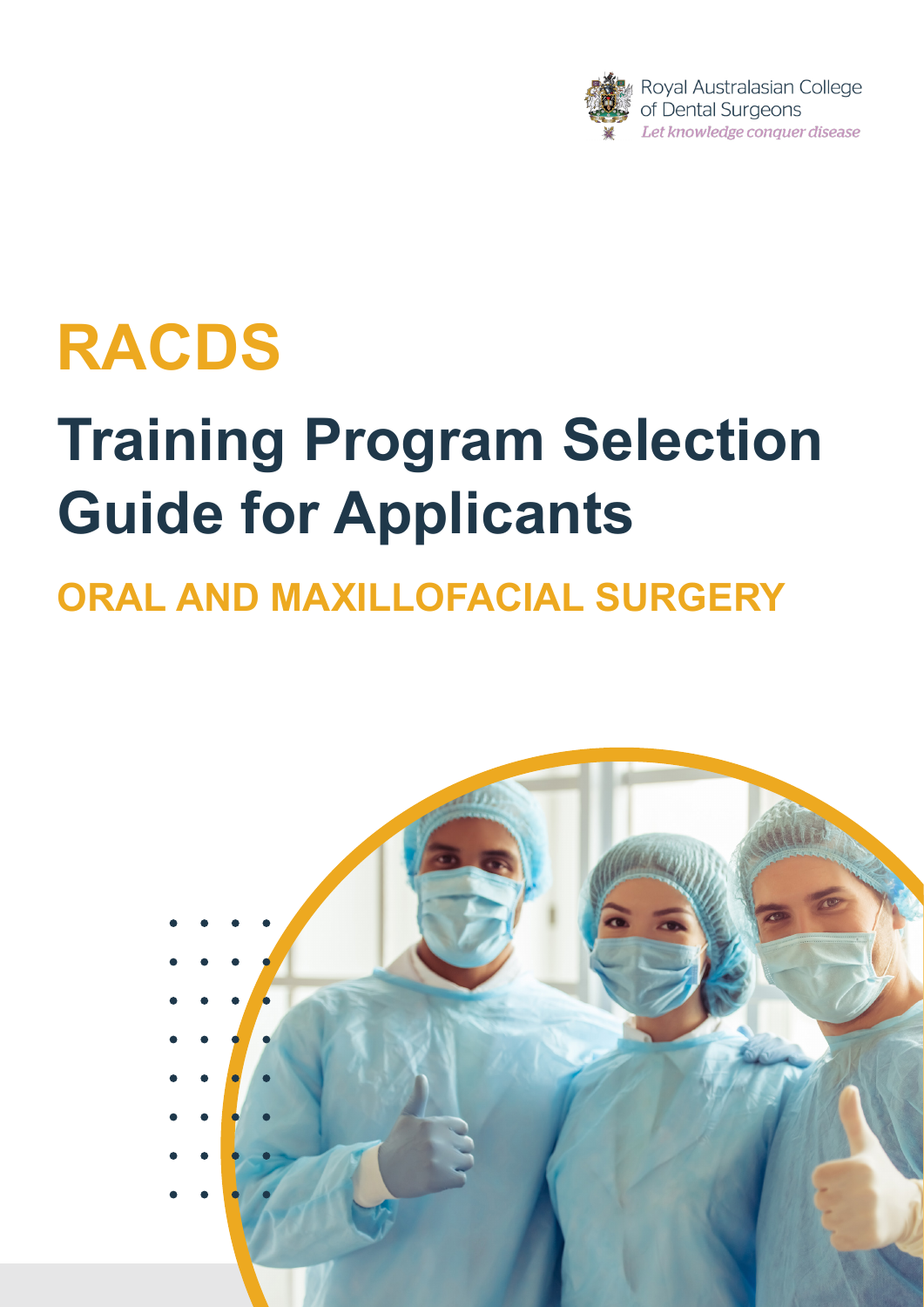## **Document information**

| Document Number            | EXT_ACA_224_2.0                                                                                                                                                             |
|----------------------------|-----------------------------------------------------------------------------------------------------------------------------------------------------------------------------|
| Nature of Document         | Guide                                                                                                                                                                       |
| <b>Contact Officer</b>     | <b>OMS Education Manager</b>                                                                                                                                                |
| Authoriser                 | Director of Education                                                                                                                                                       |
| Approved                   | <b>OMS Board of Studies</b>                                                                                                                                                 |
| Date Effective             | 1 March 2022                                                                                                                                                                |
| Date of Next Review        | 1 March 2027                                                                                                                                                                |
| Related documents/policies | Accredited Training in Oral and Maxillofacial Surgery<br>٠<br>Handbook<br><b>OMS Trainee Selection Policy</b><br>۰<br>RACDS Reconsideration, Review and Appeals Policy<br>۰ |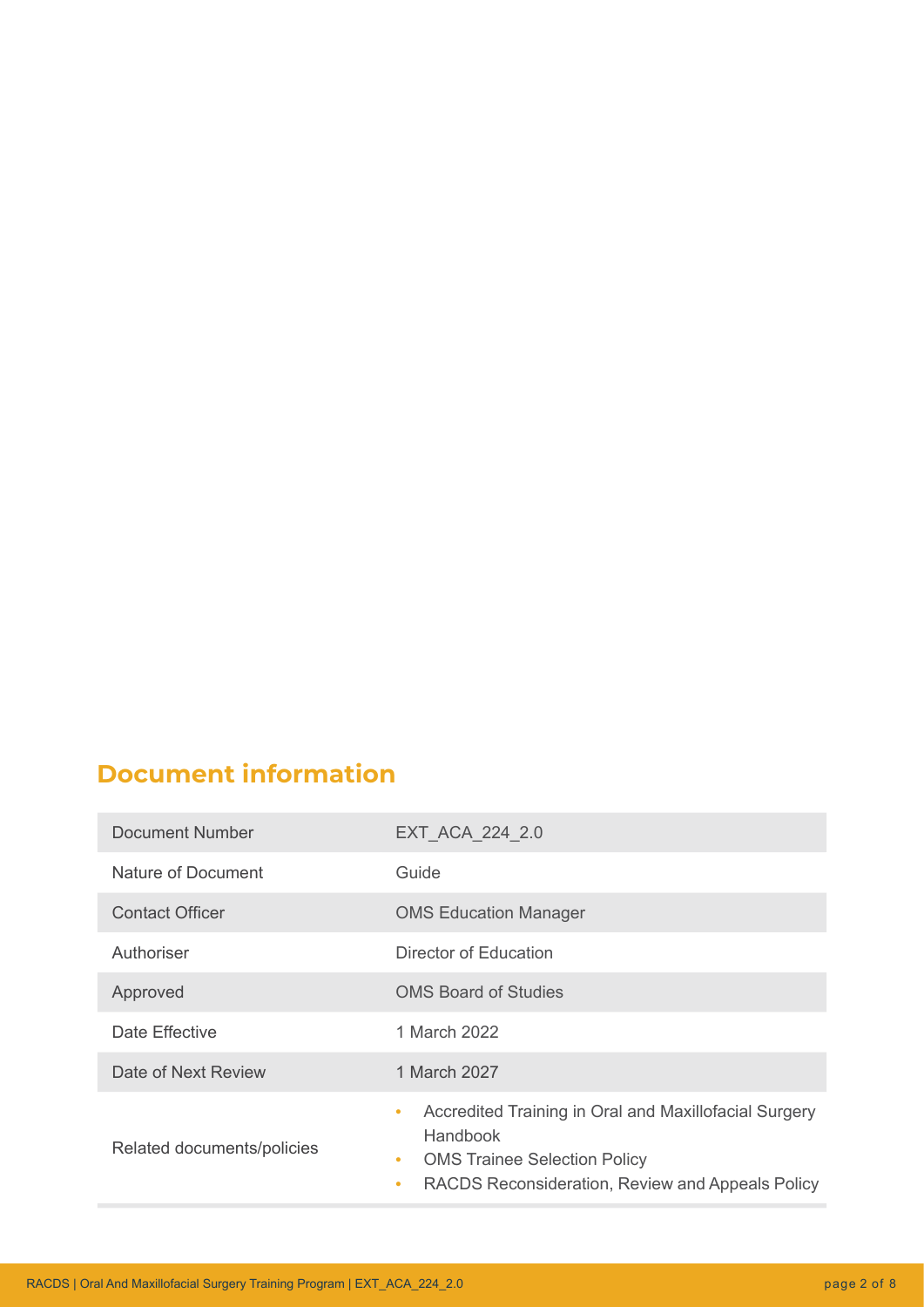# **Introduction**

This guide provides an overview of the selection process into the Oral and Maxillofacial Surgery (OMS) Training Program at the Royal Australasian College of Dental Surgeons (RACDS). Applicants should refer to the [RACDS website](https://racds.org/oms-training-program/) for selection timelines, fees, and forms.



## **Oral and Maxillofacial Surgery Training Program**

The Oral and Maxillofacial Surgery (OMS) Training Program aims to produce highly competent specialist medical practitioners with the knowledge, skills, and professional attitudes for successful independent practice. The four-year training program is accredited by the Australian Medical Council, Medical Council of New Zealand, Australian Dental Council, and Dental Council of New Zealand.

Trainees at the end of training are expected to be competent in:

- **•** Anatomy and embryology of the head and neck
- **•** Radiology and nuclear medicine
- **•** Dentoalveolar surgery
- **•** Pre-prosthetic surgery and implantology
- **•** Paediatric oral and maxillofacial surgery
- **•** Oral and maxillofacial pathology and oncology
- **•** Oral mucosal diseases
- **•** Maxillary sinus disease
- **•** Reconstructive oral and maxillofacial surgery
- **•** Oral and maxillofacial trauma
- **•** Orthognathic surgery
- **•** Facial pain
- **•** Temporomandibular joint disorders
- **•** Oral and maxillofacial prosthetics and technology
- **•** Adjunctive technologies in oral and maxillofacial surgery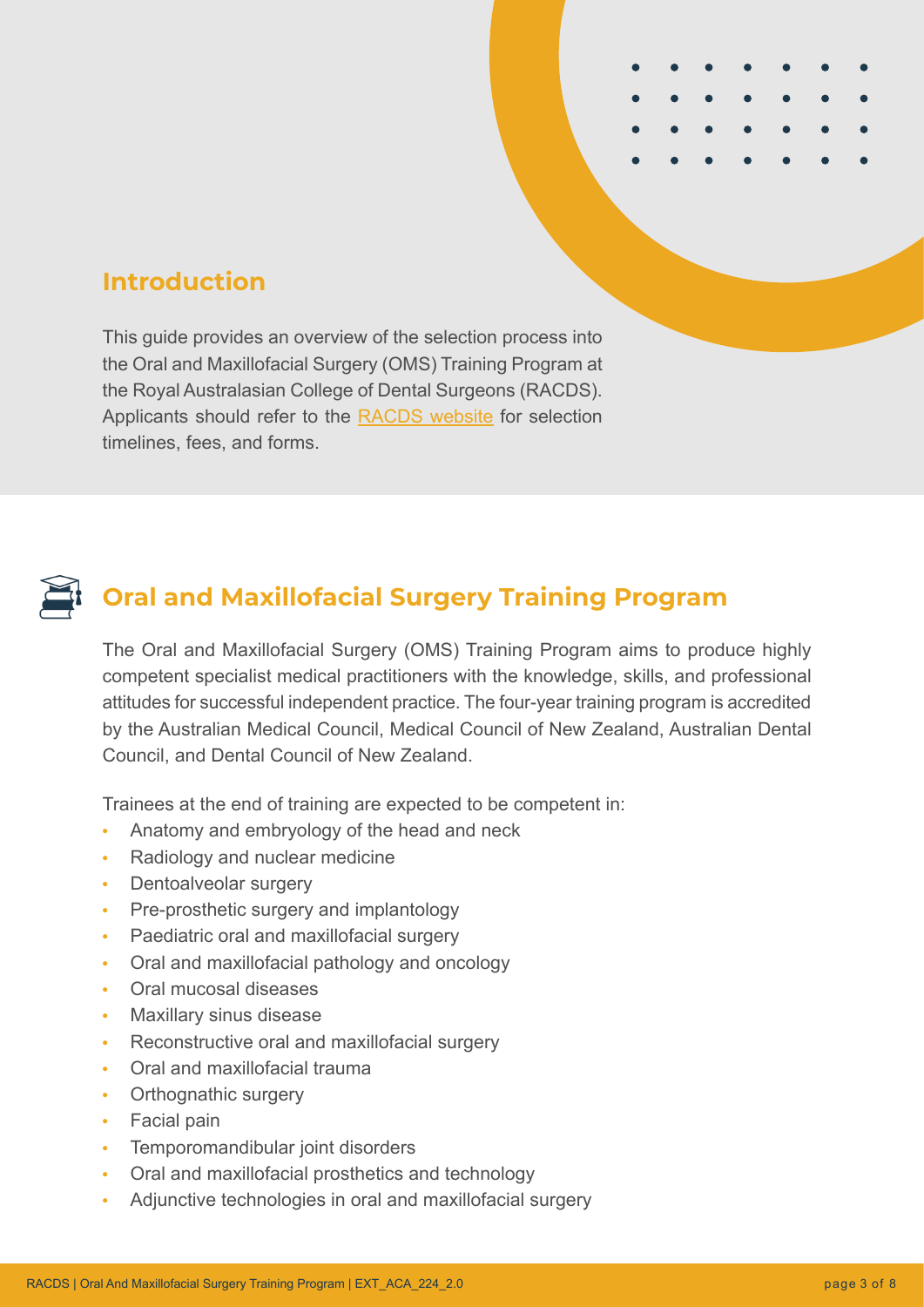## **Accredited training centres**

Trainees undertake training and assessments at one of the six (6) accredited training centres in Australia and New Zealand.



#### **New South Wales and Australian Capital Territory**

- **•** Canberra Hospital
- **•** John Hunter Hospital
- **•** Prince of Wales Hospital
- **•** Sydney Children's Hospital
- **•** Westmead Hospital & Children's **Hospital**

#### **Queensland**

- **•** Gold Coast Hospital
- **•** Ipswich and Toowoomba Hospitals
- **•** Princess Alexandra Hospital
- **•** Logan Hospital
- **•** Queensland Children's Hospital and Mater Health Services
- **•** Royal Brisbane & Women's Hospital
- **•** Townsville Hospital

### **South Australia and Tasmania**

- **•** Royal Adelaide Hospital
- **•** Adelaide Dental Hospital
- **•** Royal Hobart Hospital

#### **Victoria**

- **•** Austin Health
- **•** Dandenong Hospital
- **•** The University Hospital of Geelong
- **•** Monash Medical Centre
- **•** St Vincent's Hospital
- **•** Royal Children's Hospital
- **•** Royal Dental Hospital of Melbourne
- **•** Royal Melbourne Hospital
- **•** Western Health

#### **Western Australia**

- **•** Fiona Stanley Hospital
- **•** Oral Health Centre of Western Australia
- **•** Perth Children's Hospital
- **•** Royal Perth Hospital

### **New Zealand**

- **•** Auckland City, Greenland, and Middlemore Hospitals
- **•** Christchurch Hospital
- **•** Dunedin and Southland Hospitals
- **•** Waikato Hospital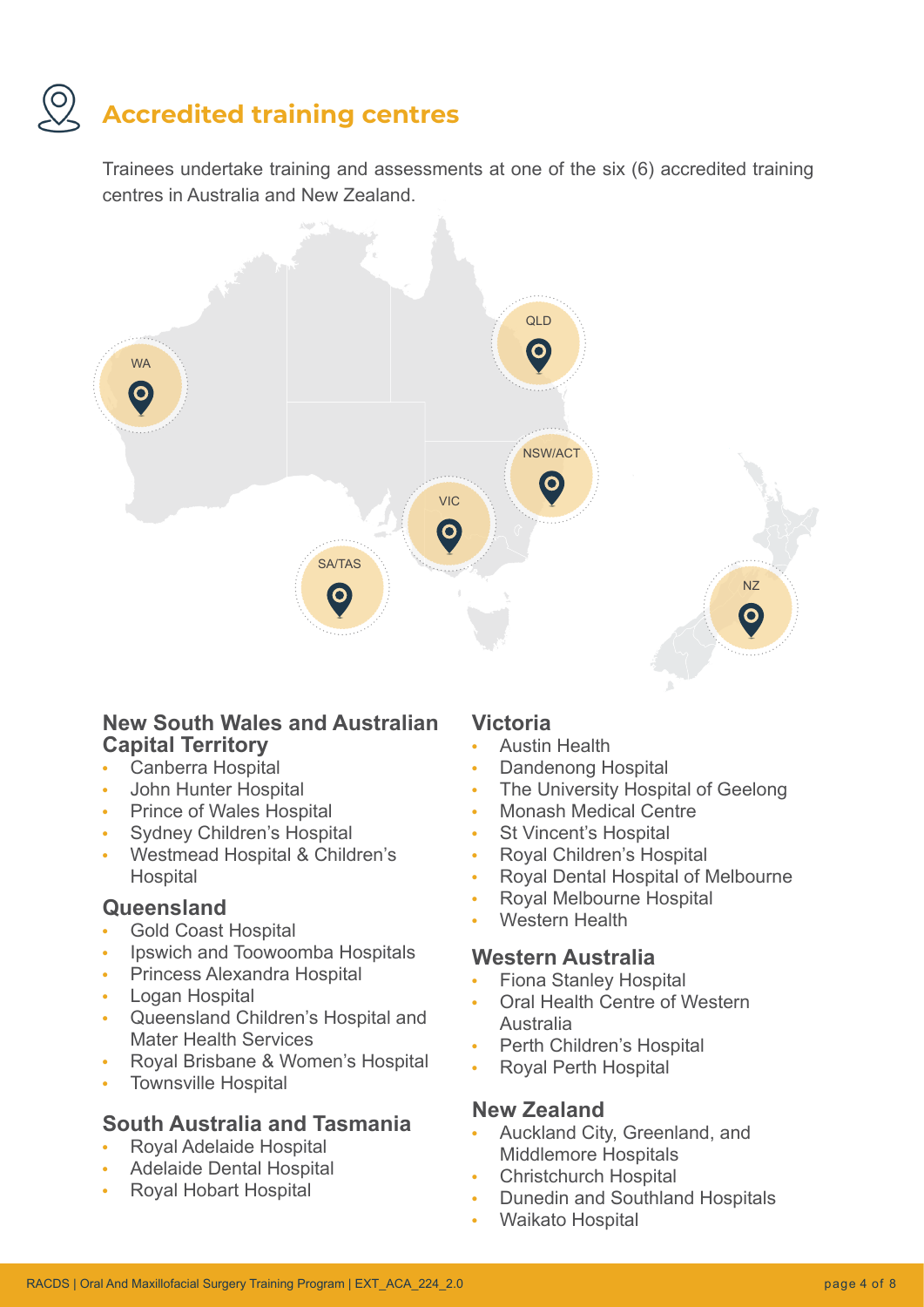

## **Eligibility requirements**

To be eligible to apply for selection into the OMS Training Program, applicants must have completed the following pre-requisites before the commencement of accredited training:

- **•** Dental degree with full and unconditional registration to practice dentistry in either Australia or New Zealand
- **•** Medical degree with full and unconditional registration to practice medicine in either Australia or New Zealand
- **•** Full year of surgery in general (SIG) rotations with a minimum of nine (9) months in related surgical disciplines (e.g., neurosurgery, orthopaedic surgery, otolaryngology, head and neck surgery, plastic and reconstructive surgery, ophthalmology). If undertaking a first-year general surgical resident position in OMS, three months to a maximum of six months duration will be considered
- **•** Citizenship or permanent resident status of Australia or New Zealand



## **Selection tools**

The College ensures a transparent, fair, and robust selection process by using valid and reliable tools such as the curriculum vitae (CV), professional performance appraisal (PPA) referee reports, and structured panel interviews.

## **Curriculum vitae (20%)**

The curriculum vitae provides detailed information on the applicant's academic achievements, research, publications, presentations, prizes, awards, training, experience, and other relevant attributes. The Selection Panel awards mark following the [CV Scoring Guidelines.](https://racds.org/omscvguide)

## **Professional performance appraisal referee reports (35%)**

The professional performance appraisal (PPA) referee reports is an online tool to gather confidential information from consultants and supervisors who have professional knowledge on the applicant's clinical and surgical skills and personal attributes.

The College will request at least eight (8) consultants and supervisors to complete PPA reports for each applicant:

- **•** four (4) nominated by the applicant from those they have worked with in the last 10 years
- **•** four (4) selected by the Selection Committee from the list of all previous posts and consultants from the last five years provided in the application form

The Selection Committee may select referees from any consultant that the applicant has worked with and is not restricted to those listed in the application form (FOMS01). The Selection Panel awards mark following the PPA Scoring Guidelines.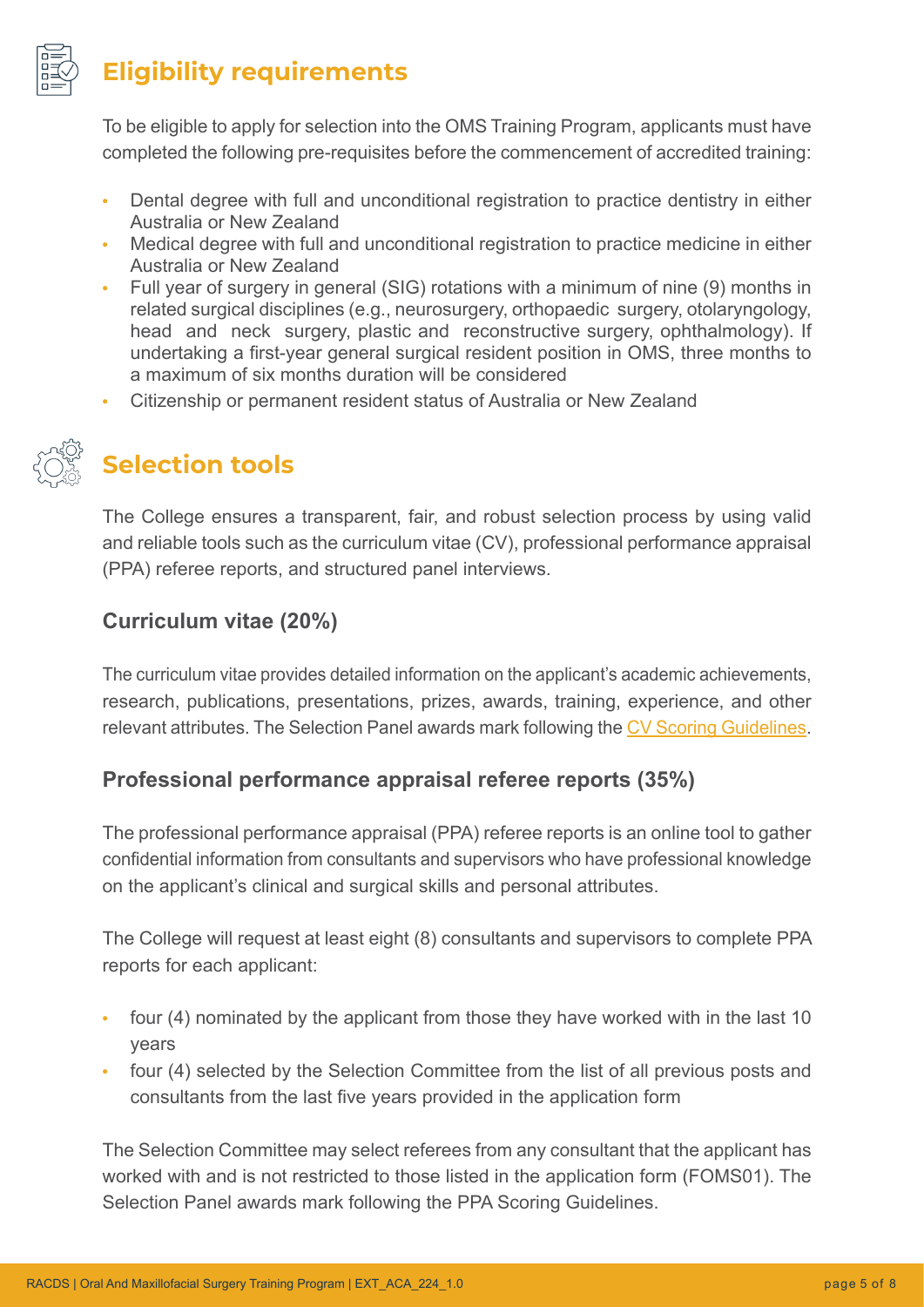### **Structured panel interview (45%)**

The structured panel interview aims to evaluate the applicants' professional attributes and behaviours relating to the broad competencies for OMS training. The Selection Panel will ask standardised questions on professional experience, communication, ethics, judgement, academic skills, medical and dental expertise, patient care, clinical decision making, and preparation for training.

Applicants progress to the interview stage if they meet the benchmark of 25 for the combined CV and PPA scores. Furthermore, applicants who identify as Maori, Pasifika, Aboriginal, or Torres Strait Islander and meet eligibility requirements automatically proceed to the interview stage.



## **Selection process**

The Selection Panel comprises representatives from each training centre and is responsible for reviewing and scoring all applications.

## **Stage 1: Application for eligibility for selection**

- **•** Applicants submit a completed application form (FOMS01), curriculum vitae (CV), and certified supporting documents by the closing date.
- **•** Selection Committee reviews the eligibility of applicants.
- **•** Selection Panel reviews and marks the CVs following the [CV Scoring Guidelines.](https://racds.org/omscvguide)

### **Stage 2: Collection of referee reports**

- **•** Education Officer emails the individual professional performance appraisal (PPA) online form to nominated and selected referees.
- **•** Referees complete the PPA reports by the due date.
- **•** Selection Panel reviews and marks the PPA referee reports following the PPA Scoring Guidelines.
- **•** Selection Committee reviews the CV and PPA scores of applicants.
- **•** Education Officer notifies applicants by email if eligible for for invitation to attend selection interview.

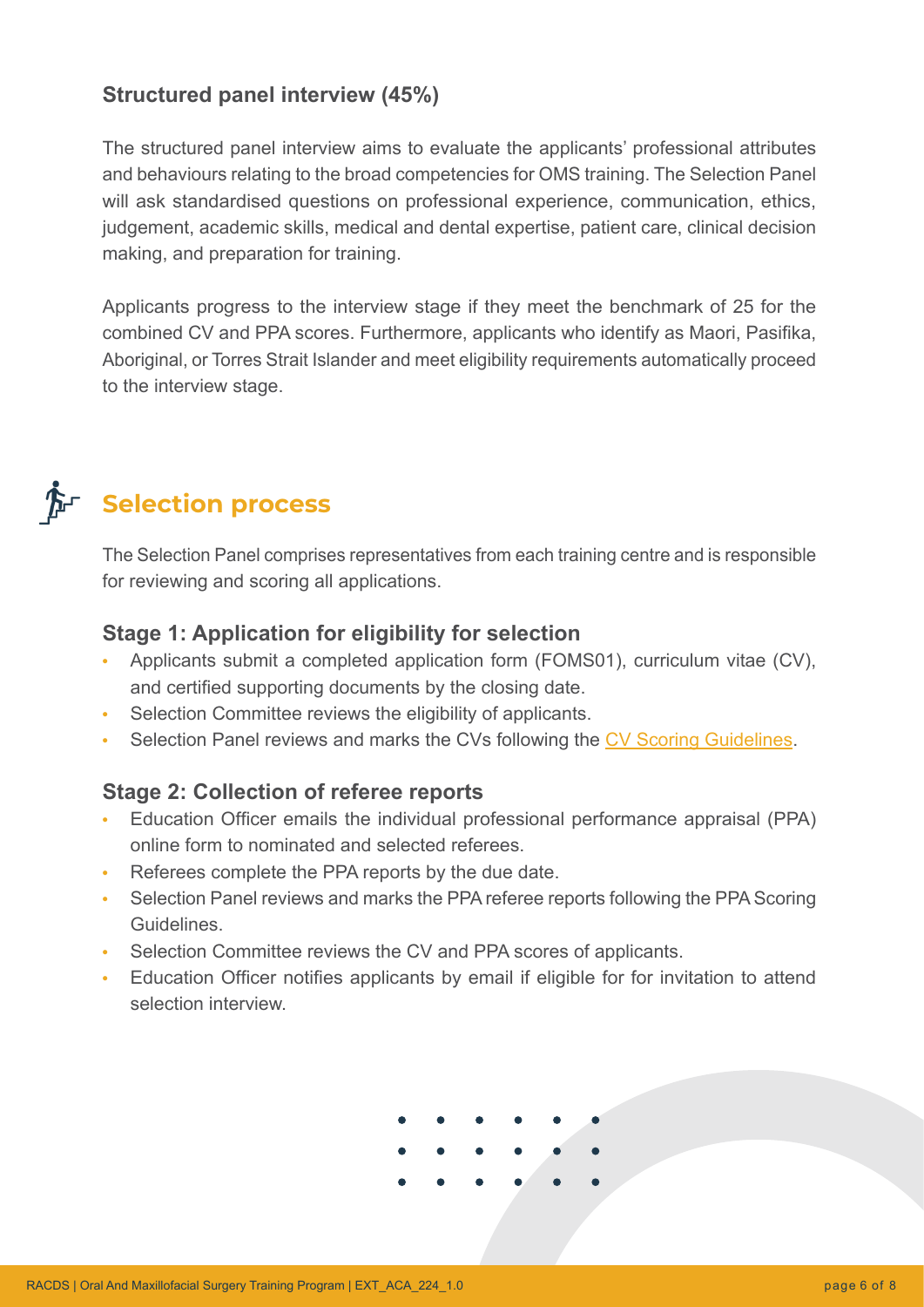#### **Stage 3: Structured panel interviews**

- **•** Education Officer notifies applicants by email if invited for an interview and provides resources in preparation for the interview. Applicants are responsible for travel and accommodation costs incurred when attending a face-to-face interview.
- **•** Selection Panel conducts the interviews. Interview format and length are subject to change depending on applicant numbers and whether they are held face-to-face or via Zoom videoconferencing.

#### **Stage 4: Announcement of offers**

- **•** Selection Committee ranks applicants according to their combined CV, PPA, and interview scores. Successful applicants will be matched according to their rank and preferred training centre.
- **•** As the College is not the employing body, the Director of Training of each training centre will email and offer training positions to successful applicants on the Monday following interviews until all training positions are filled. Applicants have two (2) days to accept or decline the offer before COB Tuesday (AEST).
- **•** Education Officer notifies unsuccessful and unsuitable applicants by email.

## **Selection outcomes**

| Year | <b>Training</b><br><b>Position</b> | <b>NSW</b><br><b>ACT</b> | <b>QLD</b> | <b>SA</b><br><b>TAS</b> | <b>VIC</b>     | <b>WA</b>      | <b>New</b><br><b>Zealand</b> |
|------|------------------------------------|--------------------------|------------|-------------------------|----------------|----------------|------------------------------|
| 2021 | 11                                 | 3                        | 1          | 2                       | 3              |                |                              |
| 2020 |                                    | 1                        | 1          | 1                       | $\overline{2}$ | 2              | 0                            |
| 2019 | 15                                 | $\overline{2}$           | 4          | 1                       | 5              | 1              | 2                            |
| 2018 | 13                                 | 5                        | 2          | $\overline{0}$          | $\overline{2}$ | $\overline{0}$ | 4                            |
| 2017 | 11                                 | 3                        |            | 2                       | 4              | 1              | 0                            |

OMS 1 training positions may vary yearly due to the accreditation of training posts and trainees on interrupted training.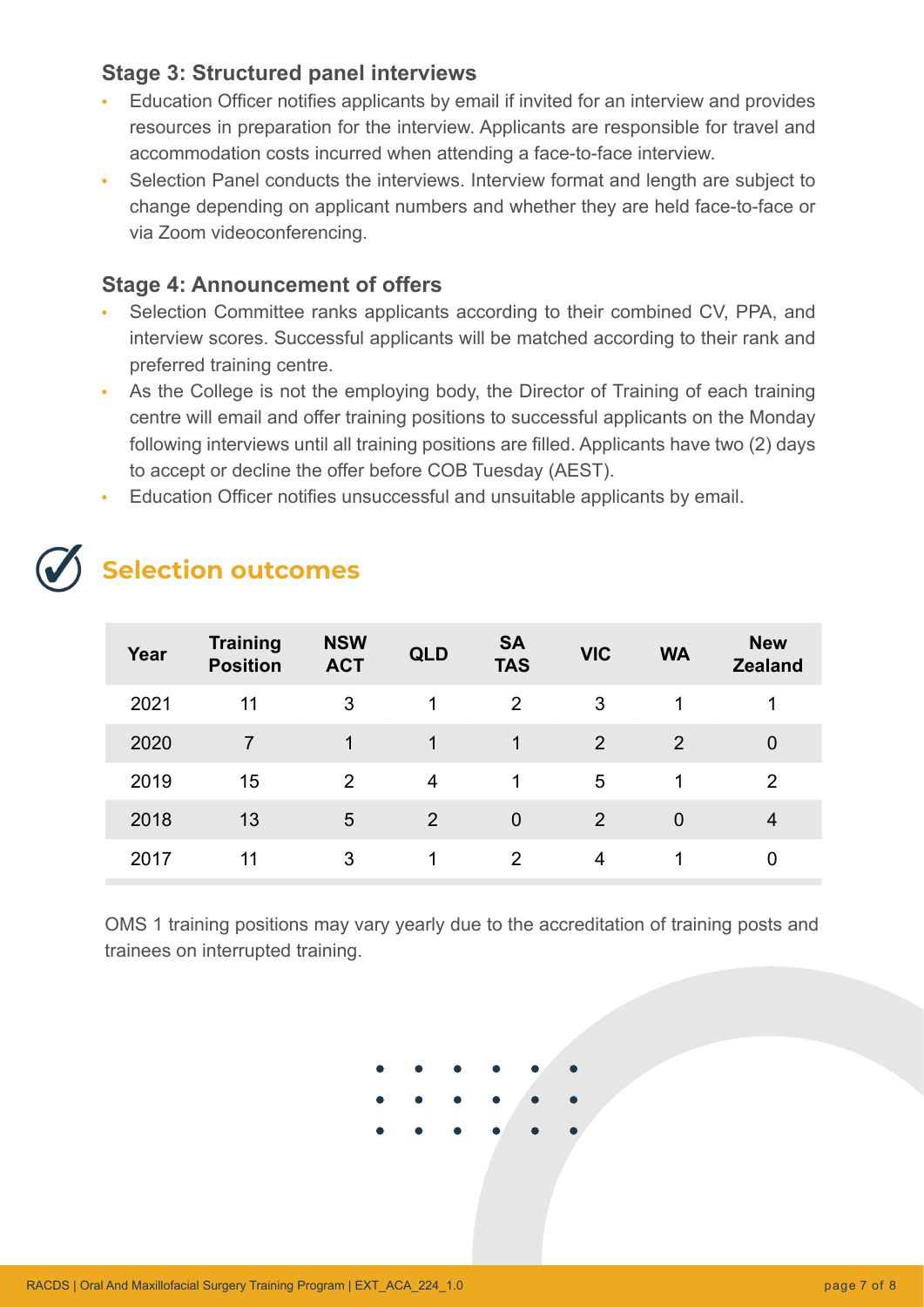

Applicants may contact the Education Officer by email at **omsselection@racds.org** or phone +61 2 9262 6044. Please allow two business days for a response.



## **Related documents**

- **•** [OMS Handbook for Accredited Training in OMS](https://racds.org/omshandbook)
- **•** [OMS Trainee Selection Policy](https://racds.org/omstraineeselect)
- **•** [RACDS Reconsideration, Review and Appeals Policy](https://racds.org/appeals)
- **•** [OMS CV Scoring Guideliness 2022](https://racds.org/omscvguide)